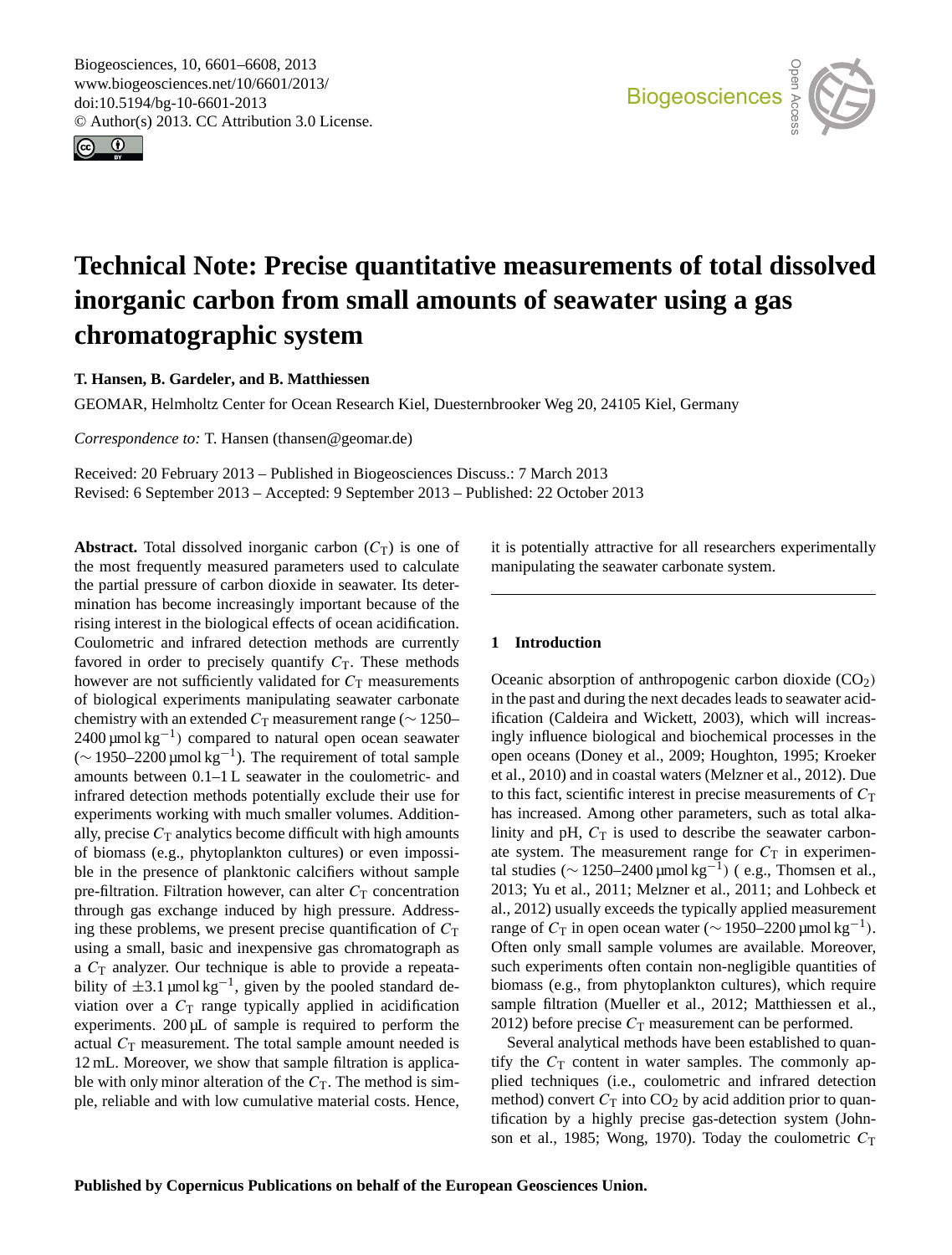| Method      | Injected volume | Collected sample<br>volume | Total sample<br>volume<br>required after<br>SOP <sub>1</sub> | Repeatability                     |
|-------------|-----------------|----------------------------|--------------------------------------------------------------|-----------------------------------|
| Coulometric | $\sim$ 30 mL    | $150 - 500$ mL             | $> 300$ mL                                                   | $\pm 1.5$ µmol kg <sup>-1 a</sup> |
| <b>NDIR</b> | $2.5 - 10$ mL   | $50 - 250$ mL              | $>100 \,\mathrm{mL}$                                         | $\pm 2$ µmol kg <sup>-1b</sup>    |
| Photometric | $\sim$ 0.5 mL   | $\sim$ 50 mL               | $\sim$ 100 mL                                                | $\pm$ 3 µmol kg <sup>-1 c</sup>   |
| "Old GC"    | $\sim$ 2 mL     | $\sim$ 150 mL              | $\sim$ 300 mL                                                | $\pm$ 7 µmol kg <sup>-1d</sup>    |

Table 1. Comparison of established C<sub>T</sub> measurement methods. Specific measures of precision from the literature are summarized as repeatability.

<sup>a</sup> Johnson et al. (1993); <sup>b</sup> Goyet and Snover (1993); <sup>c</sup> Stoll et al. (2001); <sup>d</sup> Weiss and Craig (1973).

analysis is the most preferred method in oceanographic research with the highest precision of  $\pm 0.06$  %, which equals  $\pm 1.5 \,\text{\mu}$ mol kg<sup>-1</sup> (Table 1) for a typical open ocean water measurement range (see above) (Johnson et al., 1993). This precision is needed because present ocean acidification causes only a small increase of  $\sim 1$  µmol kg<sup>-1</sup> yr<sup>-1</sup>, which is added to a  $C_T$  background of  $\sim$  2100 µmol kg<sup>-1</sup> (Houghton, 1995). Disadvantages of this semi-automatic method are the necessity of relatively large total sample volumes (∼ 0.3– 1 L) and the requirement of highly toxic chemicals such as ethanolamine and hydroxyethylcarbamic acid (Dickson and Goyet, 1994; Johnson et al., 1985). The improved infrared detection method (non-dispersive infrared analysis, NDIR) (Kaltin et al., 2005) and a newer photometric method (continuous-flow analysis) (Stoll et al., 2001) for  $C<sub>T</sub>$  measurements corrected for these drawbacks by a faster sample throughput, using less toxic chemicals and requiring only a small amount of sample. However, these new methods decreased the measurement precision by  $\pm 0.08$  % (Table 1).

Gas chromatography (GC) analysis of the  $C_T$  content from sea water samples was first tested in the early 1960s (Park and Catalfomo, 1964; Swinnerton et al., 1962), and improved for precision in the beginning of the 1970s (Weiss and Craig, 1973). The GC measurement process was divided into three temperature controlled parts. First, sample and acid addition into the stripping chamber was performed at ambient temperature. Second, released gases from the chamber were transferred by the carrier gas into the GC components at  $40^{\circ}$ C. A sub-sample was collected using a 0.1 mL sample loop. Third,  $CO<sub>2</sub>$  was separated by a silica gel column at 45 °C and finally quantified by a thermal conductivity detector. Approximately 0.3–1 L of total sample volume was required for sampling, rinsing the analytical system and finally measuring a sample. The precision of the GC method was denoted with a 0.7– 0.3 % relative standard deviation for the open ocean  $C<sub>T</sub>$  range (Swinnerton et al., 1962; Weiss and Craig, 1973). However, this kind of GC method (hereafter referred to as "old GC method") has not been established as a common technique to quantify  $C_T$ .

In contrast, for non-quantitative stable isotope analysis of dissolved inorganic carbon ( $\delta^{13}$ C; DIC) GC has become a standard method applying a head space technique (Capasso et al., 2005; Salata et al., 2000; St-Jean, 2003). For this purpose sealed vials containing < 20 mL of sample were acidified. After CO<sub>2</sub> equilibration ( $∼ 24$  h) between water and the head space a gas sub-sample was collected from the latter. The  $CO<sub>2</sub>$  was separated by a GC column and transferred to a stable isotope ratio mass spectrometer via an interface.  $\delta^{13}$ C values for DIC measurements were determined with a good precision of  $\pm 0.1$  ‰ (Salata et al., 2000). However, this quantification of DIC has never been validated against a certified reference material (Dickson, 2010).

Here we present a gas chromatographic technique precisely quantifying  $C_T$  of measurement ranges typically emerging in experimentally manipulated acidification studies. A  $C_T$  measurement is performed by sample injection of only 200 µL taken from a 10 mL sample. 2 mL samples are required for rinsing the sampling tube. That is, a total sample volume of 12 mL for each sample. Moreover, we show that sample filtration leads only to minimal alterations of the  $C_T$ .

Our method was verified by certified reference material (Dickson, 2010) and tested using samples comprising high biomass of calcifying phytoplankton in low and high  $C<sub>T</sub>$  concentrations.

## **2 Material and procedures**

## **2.1 Instrumental setup**

The analytical system consisted of a small gas chromatograph (8610C;  $48 \text{ cm} \times 34 \text{ cm} \times 37 \text{ cm}$ ; SRI-Instruments, California, USA), a  $C_T$  measurement chamber (10 mL headspace crimp vial;  $23 \text{ mm} \times 48 \text{ mm}$ ; sealed with a butyl rubber septum; Restek, Bad Homburg, Germany), and an external automated cooling trap (Thermo Fisher Scientific, Bremen, Germany) (Fig. 1a, b). Transfer lines between the  $C_T$  measurement chamber, gas chromatograph, and cooling trap were made from fused silica (Guard column, 0.53 mm ID; Restek, Bad Homburg, Germany). In order to penetrate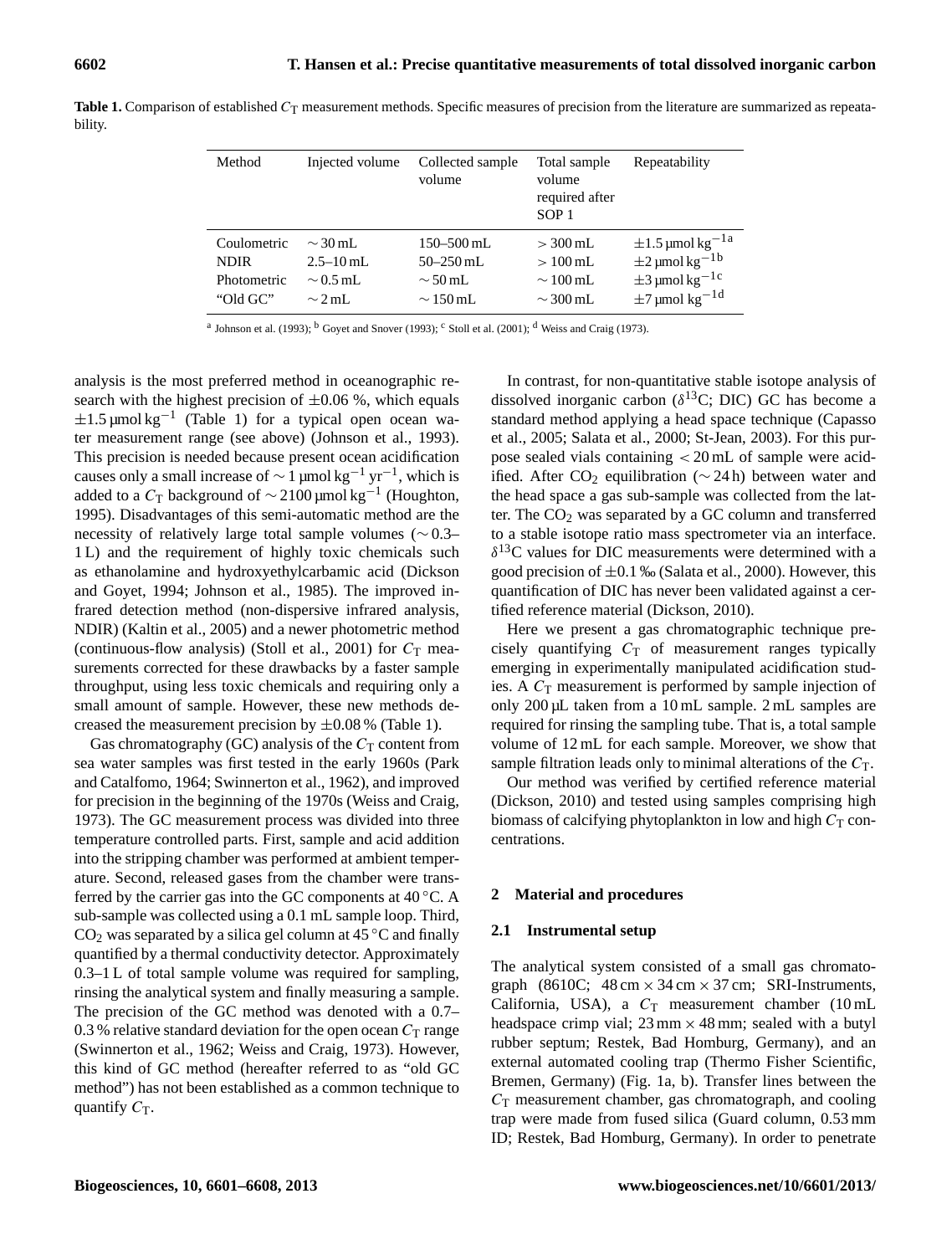

Fig. 1a.  $C_T$  analyzer setup in "sample load position" collecting released CO<sub>2</sub> from a sample.

the septum of the measurement chamber, stainless steal injection needles  $(0.80 \times 80 \text{ mm})$ ; Unimed, Lausanne, Switzerland) were used. The gas chromatograph was equipped with a 10-port-gas sampling valve, a methanizer (nickel catalyst, 380 ◦C; SRI-Instruments, California, USA) and a flame ionization detector (FID) (SRI-Instruments, California, USA) (Fig. 1a, b). The catalytic efficiency was stable during all measurements. Phosphoric acid addition into the  $C_T$  measurement chamber to convert  $C_T$  into  $CO_2$  was conducted by a peristaltic pump (IPC; Ismatec, Glattbrugg, Switzerland).  $CO<sub>2</sub>$  separation was performed by a micro packed GC column for permanent gases (Shincarbon®, 120 mm length, 1 mm inner diameter (ID); Restek, Bad Homburg, Germany) using the following temperature program: initial 45 °C held for 9.8 minutes (min), ramp  $50\degree$ C min<sup>-1</sup> to  $180^{\circ}$ C and held for 2 min. Moisture was removed by a water trap. The trap consisted of a glass tube (length  $\sim$  20 cm, outer diameter 6 mm) that was filled with phosphorus pentoxide  $(P_2O_5)$  (SICAPENT<sup>®</sup> with indicator; Merck, Darmstadt, Germany). All connections were sealed by Swagelok reducing connectors of  $1/8$  to  $1/16$  in. (water trap connection) and straight connectors of 1/16 in. (Guard column connection) using graphite-vespel ferrules (1/8 in. to 6 mm ID, or 1/16 in. to 0.53 mm ID; Restek, Bad Homburg, Germany). Helium (purity 99.9996 %) used as carrier gas was set to  $\sim$  30 mL min<sup>-1</sup> with a column split flow ratio of 2.5. The helium purge flow was adjusted to 50 mL min<sup>-1</sup>. Data processing, action of the 10-port-gas sampling valve, and activation of the cooling trap (SRI Instruments Europe GmbH, Bad Honnef, Germany) was operated by the GC software "Peak simple" (version 2.83; SRI-Instruments, California, USA).



**Fig. 1b.**  $C_T$  analyzer setup in "sample injection position",  $CO_2$  released from trap is loaded into the column for analysis.

## **2.2 Preparation of**  $C_T$  **measurement chambers**

step vials were pre-purged with nitrogen at a flow rate of In order to prepare chambers for  $C_T$  measurements 10 mL glass vials and septa as described above were used. Prior to sealing, each vial was equipped with a small magnetic stir bar (10 mm  $\times$  6 mm). Subsequent additions and connections into and out of the vial were made by injection needles penetrating the sealing (see instrumental setup above). In the next  $\sim$  30 mL min<sup>-1</sup> for 20 s. Thereafter, 1 mL of deionized water (DI water) was added into each vial. These prepared vials, now defined as the  $C<sub>T</sub>$  measurement chambers, were integrated into the analytical system by connection to the helium purge supply and a transfer line directing to the cooling trap (Fig. 1a, b).

In the following the same type of vials and sealing were used for sample collections and for preparation of  $C_T$  reference standards.

## **2.3 Preparation of a sodium carbonate solution used a s** C**<sup>T</sup> lab standard**

The  $C_T$  lab standard consisted of highly pure sodium carbonate (Suprapur®, 99.999 %; Merck, Darmstadt, Germany) and DI water. A defined amount of ∼ 3 mg anhydrous sodium carbonate (SOP 2, Annexe B; Dickson and Goyet, 1994) was weighed into a small tin capsule  $(5 \times 9 \text{ mm}$  Hekatech, Wegberg, Germany) using a micro balance (SC2, readability: 0.1 µg; Sartorius, Göttingen, Germany), and subsequently transferred into a pre-weighed 10 mL vial. The vial was carefully filled up to the maximum with DI water using the same peristaltic pump described in the instrumental setup above. The occurrence of turbulences and air bubbles was avoided.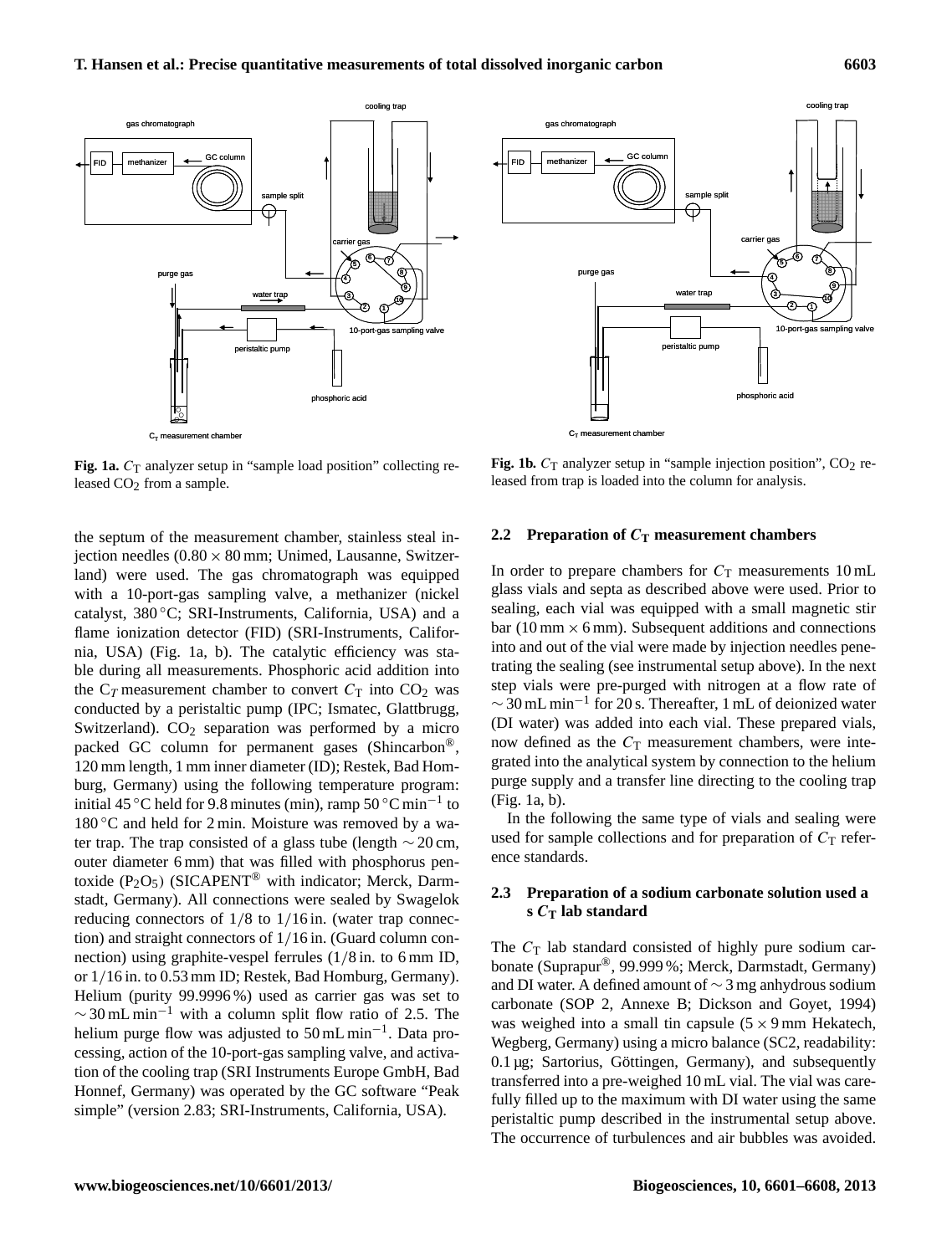

**Fig. 2.** Operating sequence of the  $GC-C_T$  measurement for one sample.

5 Afterwards the vial was sealed and weighed once again. The tration was calculated. headspace was kept below 1 %. Finally, the exact  $C<sub>T</sub>$  concen-

## 7 **2.4 Preparation of sub-samples and filtered** 8 **sub-samples from certified reference material (CRM)**

Sub-samples (sub-CRM) of certified reference material CRM (batch 108,  $C_T = 2022.7 \pm 0.45 \,\text{\mu} \text{mol} \text{kg}^{-1}$ ) (Dickson, ing 500 mL using a Tygon® plastic tube (1.65 mm ID). The der to initiate the flow, a 10 mL single-use syringe was used sealed to avoid gas diffusion. Approximately 20 sub-samples 2010) were carefully drawn from an original bottle containsub-samples were forced into 10 mL vials by gravity. In orto draw the sample into the tube. Samples were immediately were prepared.

Filtered sub-samples (filtered sub-CRM) were taken with 10 mL vials. The filtration was conducted using a single-use Germany) which was connected to the intake tube (Tygon® to  $\sim$  6 mL min<sup>-1</sup> in order to avoid turbulence and degassing ter filling. the peristaltic pump (see instrumental setup above) into syringe filter (0.2 µm; Minisart RC25, Sartorius, Göttingen, plastic tube, 1.65 mm ID) of the pump. The flow rate was set during the filling process. Vials were immediately sealed af-

## 19 **2.5** C**<sup>T</sup> sampling procedure from calcifying phytoplankton cultures**

Test samples from cultures containing the planktonic calcifier *Emiliania huxleyi* were collected into 10 mL vials. In order to obtain samples with different  $C_T$  (i.e., low, medium, and high), samples were taken from three different cultures with non-manipulated (low) and enriched (medium and high)  $C_T$  respectively.  $C_T$  enrichment of the culture media was achieved by bubbling with an air- $CO<sub>2</sub>$  mixture. In order to remove biomass from the samples filtration was conducted as described above. The filtered samples were poisoned with  $2 \mu$ L saturated HgCl<sub>2</sub> solution, and immediately sealed and stored at 4 ◦C in darkness until the measurement procedure.

## **2.6 GC-**C**<sup>T</sup> measurement procedure and calibration**

Following the time axis in Fig. 2, a  $C<sub>T</sub>$  measurement was started by the GC program with an addition of 0.8 mL concentrated phosphoric acid (85 % p.a. (per analysi); Merck, Darmstadt, Germany) into the prepared  $C_T$  measurement chamber (Fig. 1a). In the next step the acidified and continuously stirred (magnetic stirrer, RCT basic; Staufen, Germany) DI water inside the chamber was pre-purged with helium for 2 min in order to reduce background carbon dioxide to a minimum. The purge gas flow was stopped and the cooling trap was activated (Fig. 1a). After  $\sim$  1 min the gas pressure inside the  $C_T$  measurement chamber was close to ambient pressure. Now a sample injection of 200 µL into the  $C_T$  measurement chamber was performed manually using a calibrated digital syringe™ (DS80700; 250 µL; Hamilton, Nevada, USA). A few seconds later the gas purge flow was started once again and the released  $CO<sub>2</sub>$ , which hereafter passed the  $P_2O_5$  (water trap), was collected by the cooling trap (Wong, 1970) with liquid nitrogen (Fig. 1a). The purge flow was stopped after 5.2 min and the 10-port-gas sampling valve was set to "inject position" (Fig. 1b). After the cooling trap was deactivated, CO<sub>2</sub> was removed at ambient temperature and transferred into the column at 45 ◦C. Rapidly heating the column up to 180 °C desorbed the  $CO<sub>2</sub>$ . The  $CO<sub>2</sub>$  passed the catalyst (methanizer) and was converted into methane. Finally, the methane was measured by the FID (Fig. 1b). Time for a complete analysis took 14.5 min (Fig. 2).  $C_T$  was determined from the methane peak area. The  $C_T$  analyzer was calibrated daily by measuring certified reference material (CRM; Dickson, 2010). Applying the rule of proportion,  $C_T$  values in µmol kg<sup>-1</sup> were calculated by the measured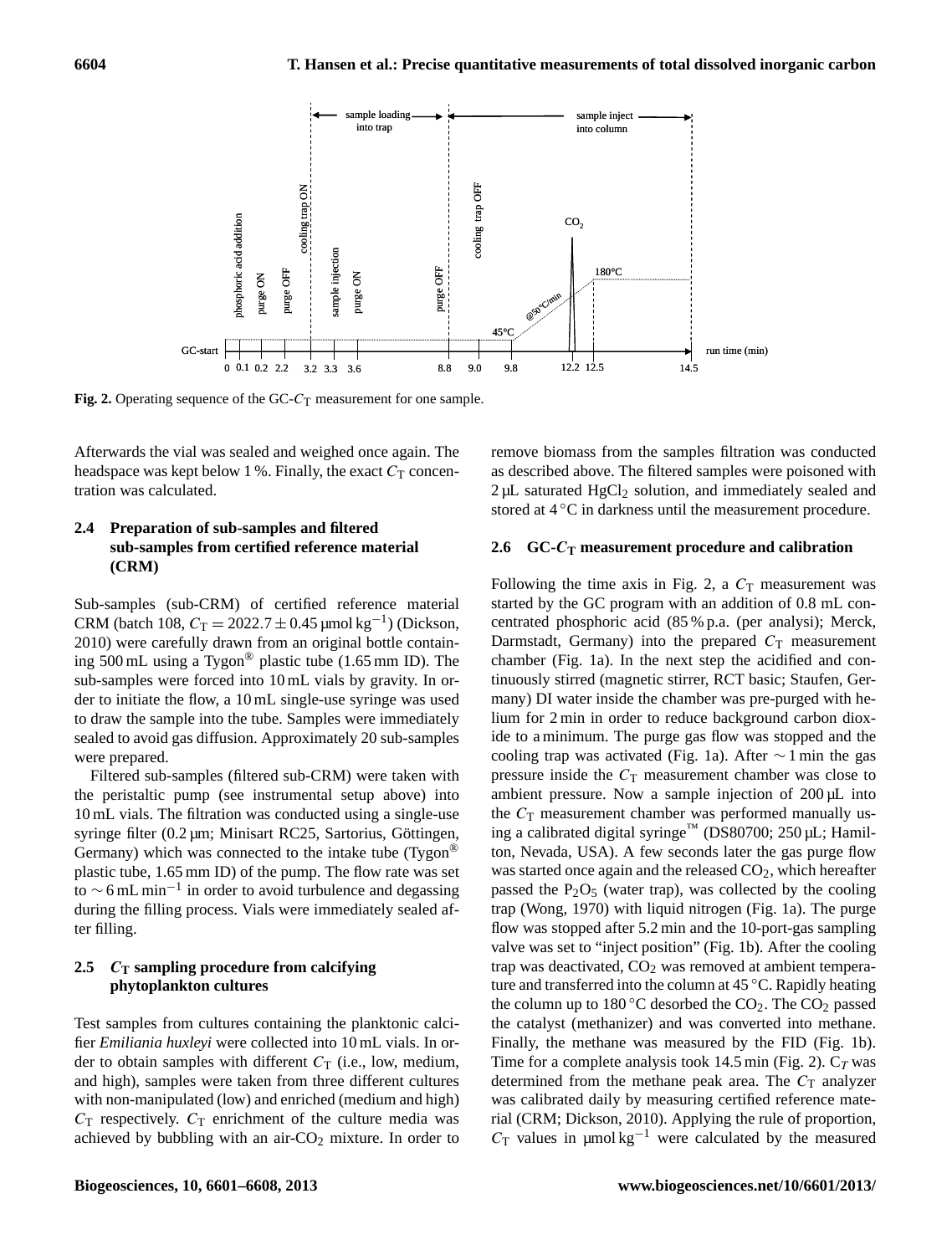

in  $\mu$ mol kg<sup>-1</sup> of sub-CRM and C<sub>T</sub> lab standard versus measured Fig. 3. Measurement linearity indicated by calculated nominal  $C_T$ peak area, respectively.

peak areas of both the actual sample and the measured CRM or sub-CRM.

In order to account for background  $CO<sub>2</sub>$ , the  $CO<sub>2</sub>$  amount obtained from a pre-purged and acidified  $C<sub>T</sub>$  measurement chamber without sample injection was used as a blank measurement. Each measurement using the  $C<sub>T</sub>$  lab standard contained an additional blank by the injection of 200 µL DI water, which was used as the solvent to prepare the sodium carbonate solution. Consequently measurements with the  $C_T$  lab standard involved were blank corrected.

### **2.7 Method validation**

All measurements were conducted under the same conditions adhering to repeatability, i.e., analysis was performed by the same operator in the same laboratory using the same equipment. The laboratory was air-conditioned and set to 20 °C.

In order to show the measurement linearity, we measured the  $C_T$  amount by injection of different volumes (range 100–  $250 \mu L$ ,  $50 \mu L$  steps) of the sub-CRM and  $C_T$  lab standard, respectively (Fig. 3). For the sub-CRM the nominal measurement range was  $\sim$  500–2500 µmol kg<sup>-1</sup>. For the  $C_T$  lab standard a range of nominal  $\sim$  1250–2500 µmol kg<sup>-1</sup> was covered. Measured peak areas were plotted against nominal  $C_T$ concentrations.

In order to investigate potential effects on measurement quality of  $C_T$  by sub-sampling and sample filtration, we conducted  $C_T$  measurements taken from CRM (500 mL), sub-CRM (10 mL) and filtered sub-CRM (10 mL). Additionally, as a reality check, natural samples of seawater, which contained calcifying phytoplankton and had different (low, medium and high),  $C_T$  were measured. Such samples represent the most difficult analytical conditions because they require filtration prior to  $C_T$  measurements. Each sample was measured three times, and mean and standard deviation (SD) were calculated, respectively. In the following the quality (repeatability) of  $C<sub>T</sub>$  measurements is given by a pooled standard deviation  $S_p$  (IUPAC, 2006).  $S_p$  is given for each treatment separately and across all  $C_T$  measurements.

## **3 Results**

The measurement linearity of our GC system could be determined ( $r^2 = 0.9999$ ;  $n = 6$  for both sub-CRM and  $C_T$  lab standard, respectively) following a linear regression model:  $y = ax + b$ ; with y and x representing measured peak area and nominal  $C_T$  in  $\mu$ mol kg<sup>-1</sup>, respectively. The regression slope (a) of the sub-CRM was 9.11, the peak area (intercept, b) accounted for 143.48. The regression slope of the  $C_T$  lab standard was 9.19, the peak area represented 53.67 (Fig. 3). Slopes of both standards differed 1 % from each other. Whereas the intercept of the  $C<sub>T</sub>$  lab standard represented a relatively good agreement with obtained blank measurements (see below), the intercept derived from the sub-CRM was slightly increased. This was potentially due to slightly higher scatter in the measured sub-CRM. The most probable source of error was the imprecision of the digital syringe, which increased with decreasing injection volume  $(250-100 \,\mu L, \text{ in } 50 \,\mu L \text{ steps})$  while implementing the nominal  $C_T$  values. However, linearity was not applied to calibrate the system, and hence to calculate or correct actual  $C_T$  values.

Blank measurements obtained from pre-purged and acidified  $C_T$  measurement chambers without sample addition during analysis resulted in  $5 \mu$ mol kg<sup>-1</sup> ± 1.8 for all conducted measurements.  $C_T$  blank measurements conducted by the injection of only 200 µL DI water were slightly higher with  $\sim$  7 µmol kg<sup>-1</sup>.

Average measurements of sub-CRM and filtered sub-CRM were 2022.1 and 2024.3 µmol kg<sup>-1</sup>, respectively (Table 2). The  $S_p$  of  $C_T$  measurements of both treatments were  $\pm 2.8$ and  $\pm 4.1$  µmol kg<sup>-1</sup>, respectively (Table 2).

Results for test measurements conducted from filtered samples derived from phytoplankton cultures with low, medium and high  $C_T$  showed a  $S_p$  of  $\pm 1.8$ ,  $\pm 5.5$ , and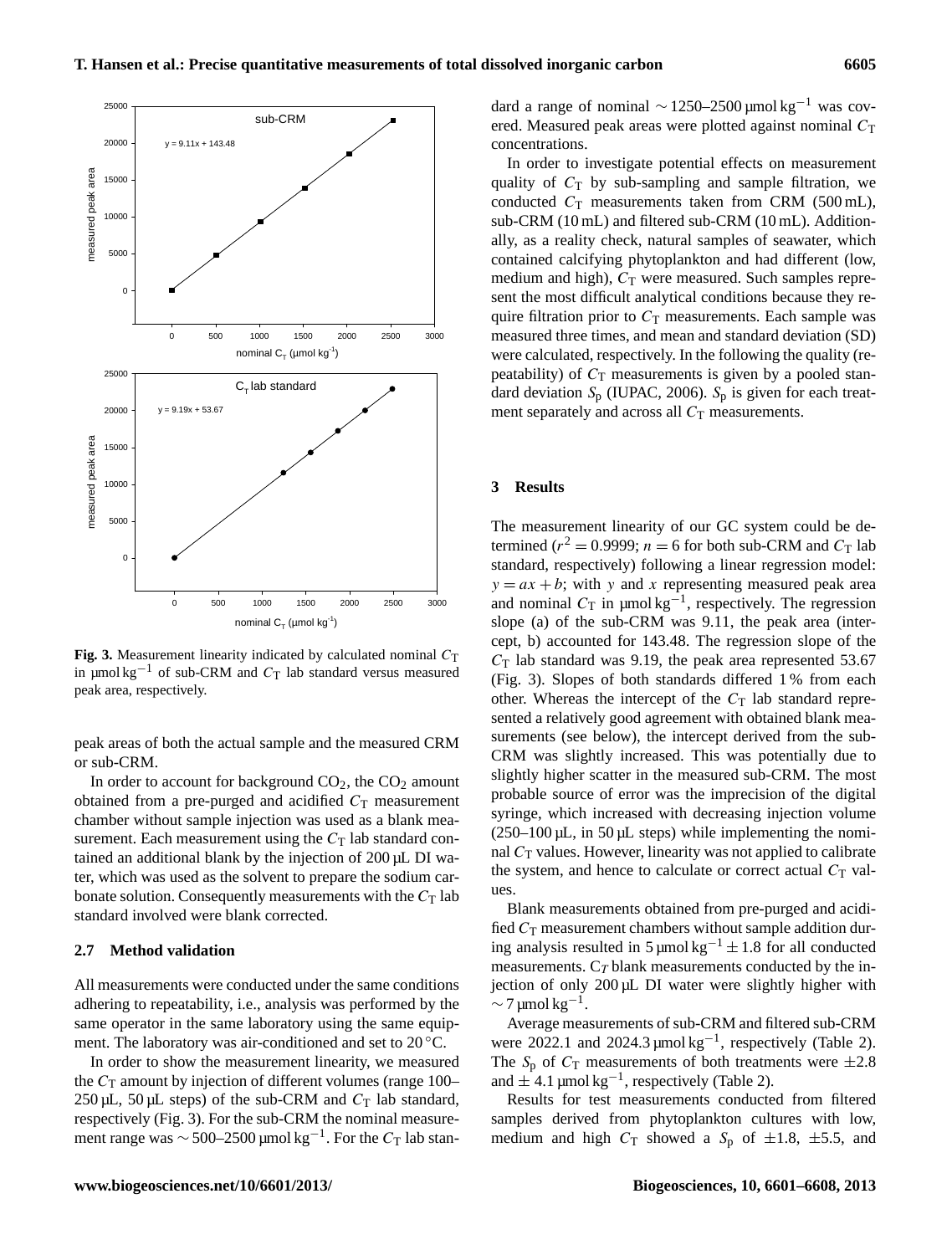| (CRM, 500 mL, batch 108, $C_T = 2022.7 \pm 0.45$ µmol kg <sup>-1</sup> ) |                                        |                                                 |  |  |  |  |
|--------------------------------------------------------------------------|----------------------------------------|-------------------------------------------------|--|--|--|--|
| Measured peak area of CRM $\pm$ 2.2 µmol kg <sup>-1</sup>                |                                        |                                                 |  |  |  |  |
| Sample                                                                   | Sub-CRM ( $\mu$ mol kg <sup>-1</sup> ) | Filtered sub-CRM ( $\mu$ mol kg <sup>-1</sup> ) |  |  |  |  |
|                                                                          | $2020.9 \pm 3.6$                       | $2028.2 + 4.2$                                  |  |  |  |  |
| 2                                                                        | $2022.3 \pm 1.5$                       | $2020.5 \pm 5.5$                                |  |  |  |  |
| 3                                                                        | $2018.0 \pm 1.9$                       | $2029.3 \pm 3.7$                                |  |  |  |  |
| 4                                                                        | $2027.0 \pm 3.6$                       | $2019.0 \pm 2.6$                                |  |  |  |  |
| Mean $\pm S_P$                                                           | $2022.1 \pm 2.8$                       | $2024.3 \pm 4.1$                                |  |  |  |  |

**Table 2.** Comparison of the CRM with sub-sampled (sub-CRM), and filtered sub-CRM, respectively. Triplicate measurements are given as means  $\pm$  standard deviations. Sp refers to pooled standard deviations per treatment.

**Table 3.** Comparison of measurements from low, medium and high  $C<sub>T</sub>$  samples. Samples were derived from calcifying phytoplankton cultures (*Emiliania huxleyi*), and thus filtered prior to measurements. Triplicate measurements are given as means and standard deviations. Sp refers to pooled standard deviations per treatment.

| Sample           | Low $C_T$        | Medium $C_{\text{T}}$ | High Cr          |
|------------------|------------------|-----------------------|------------------|
|                  | $1846.2 \pm 2.6$ | $2285.0 \pm 4.5$      | $2406.6 \pm 1.0$ |
|                  | $1847.7 \pm 1.6$ | $2289.5 \pm 5.8$      | $2411.1 \pm 2.6$ |
| 3                | $1843.0 \pm 0.6$ | $2281.7 \pm 6.2$      | $2415.3 \pm 2.6$ |
| Mean $\pm S_{P}$ | $1845.6 \pm 1.8$ | $2285.5 \pm 5.5$      | $2411.0 \pm 2.2$ |

 $\pm 2.2$  µmol kg<sup>-1</sup>, respectively. The S<sub>p</sub> across all samples was  $\pm$ 3.1 µmol kg<sup>-1</sup>.

## **4 Discussion**

The here presented  $C_T$  quantification method using a GC system allowed for precise measurements with a sample volume of 10 mL (total required volume 12 mL) comprising a typical extended  $C_T$  measurement range (1250–2400 µmol kg<sup>-1</sup>) used in biological experiments manipulating seawater carbonate chemistry.  $C_T$  measurements were only marginally affected by sample filtration.

Regarding the extended measurement range, the coulometric and NDIR techniques (Goyet and Snover, 1993; Goyet and Hacker, 1992) have solely been validated for the measurement linearity  $(0-2500 \mu mol kg^{-1})$  using an artificial standard (sodium carbonate solution), but not for actual  $C_T$ sample measurements. Measurements for an extended  $C_T$ measurement range were neither verified by the "old GC" nor by the photometric method (Stoll et al., 2001; Weiss and Craig, 1973).

Additional difficulties in handling  $C_T$  samples arise under experimental conditions when calcified phytoplankton biomass requires sample filtration prior to measurements. The relatively good agreement of filtered samples with CRM and sub-CRM and the small  $S_p$  underline the reliability of the present analytical method as well as the applicability of sample filtration. However, differences in the average  $C<sub>T</sub>$ values among filtered and unfiltered CRM and the slightly higher  $S_p$  in the filtered set of samples point to the fact that careless handling and filtration of such small volumes prior to measurements are prone to cause imprecision. The  $S_p$  of  $\pm$ 5.5 µmol kg<sup>-1</sup> derived from filtered phytoplankton samples with medium  $C_T$  shows that the combination of high phytoplankton biomass, here especially calcifying phytoplankton, and increased  $C_T$  represents the most difficult analytical challenge.

Another critical point when measuring  $C_T$  from experimentally derived seawater samples is the typically small total sample amount. The requirement of small samples is particularly important when conducting microcosm experiments from which only a few mL are available for analysis. Whereas the coulometric method requires total sample volumes of  $> 0.3$  L, the NDIR and photometric method need considerably smaller amounts (Table 1). However, while commercial manufacturers of  $C_T$  analyzers with NDIR technique (Marianda, Kiel, Germany; Apollo SciTech Inc., Bogart, USA) report about the requirement of a  $\sim$  10 mL sample to perform a  $C<sub>T</sub>$  measurement, no detailed statements are given about (i) the total sample volume required during a sample collection (e.g., SOP 1, Dickson and Goyet, 1994) supplying this technique, and (ii) the volume necessary for the rinsing procedure between alternating high and low  $C<sub>T</sub>$ measurements. Finally, no verified repeatability or precision is given for processing such samples. Hitherto, due to small sample sizes in this experimental scientific field, the photometric method (Stoll et al., 2001) was preferred.

The GC technique presented in this paper is not comparable with the "old GC method" described by Weiss and Craig (1973), because the new method applies a complete sample transfer instead of a gas sub-sample. Therefore, the complex analytical "old GC system", equipped with a gas sample loop for sub-sampling, is highly sensitive to carrier gas pressure conditions, which in turn requires a constant working temperature during  $C_T$  analysis (e.g., 40 °C; Weiss and Craig, 1973). Moreover, the non-separation of purge and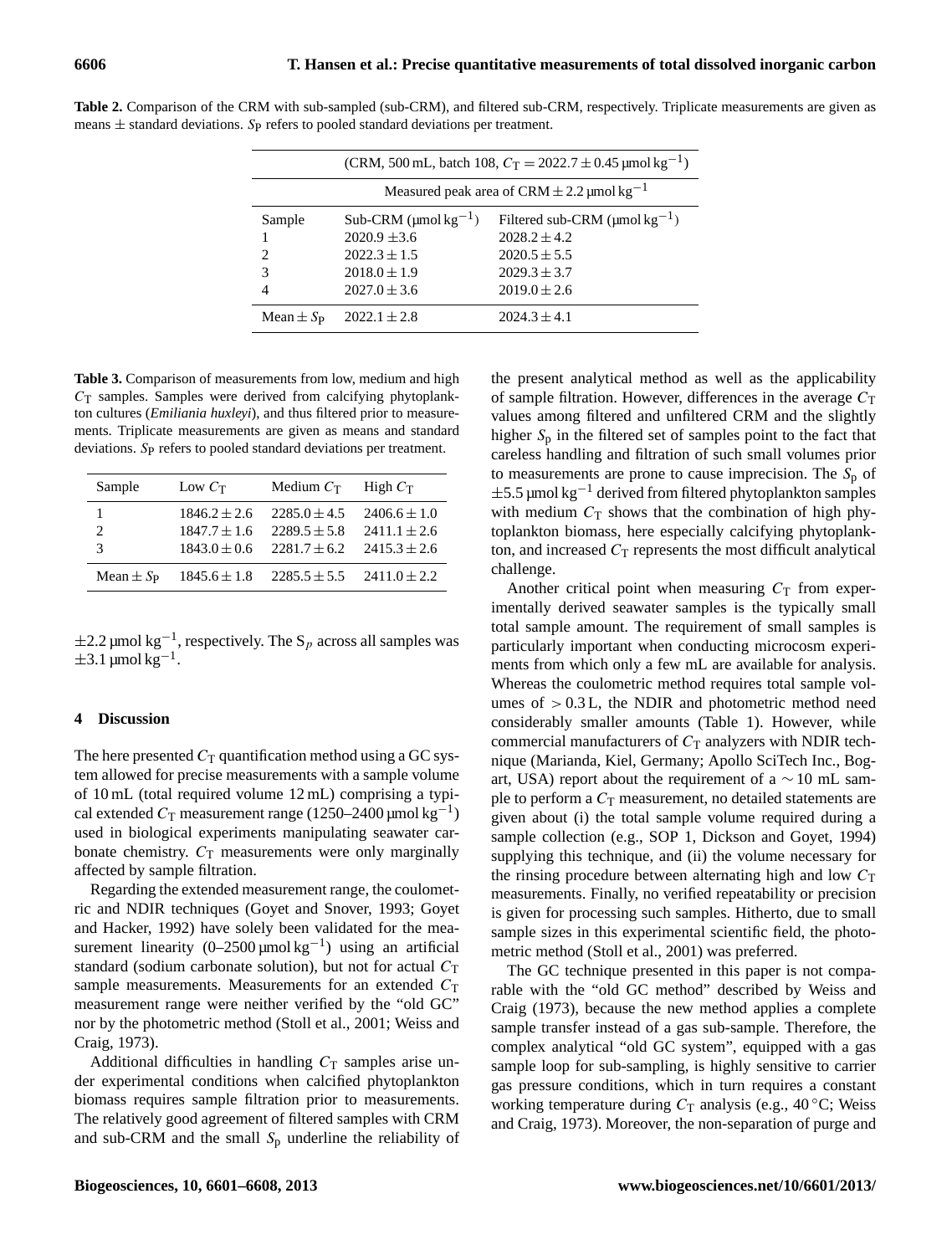carrier gas lines tends to cause analytical imprecision by an increased exhaustion of the water trap and the slow accumulation of water in the separation column material. This reduces the gas flow and the separation efficiency during analysis. To get rid of the accumulated water a periodical heating of the separation column of up to  $270^{\circ}$ C for about 4 h is necessary (Weiss and Craig, 1973).

A potential source of error of the photometric method might be that stored samples have to be opened before analyses (Stoll et al., 2001), which potentially causes  $CO<sub>2</sub>$  outgassing. This could be particularly critical when using extremely high  $C_T$  ranges, e.g., due to manipulated seawater. The other extreme would be particularly low  $C_T$  values due to inorganic carbon consumption through phototrophic growth, which potentially leads to gas diffusion into the sample. Opening of the samples is probably necessary due to the robustness of the used sealing, which does not allow for penetration with injection needles when using a common autosampler. Moreover, the photometric method configured as a continuous flow system is sensitive to temperature fluctuations, which causes a baseline drift and thus makes data correction necessary. Signal interferences can occur during analysis in the presence of sulfides, and the dependency on constant ion strength excludes a sample set of different salinities. In comparison, the butyl rubber septa for sample sealing in the present GC system has been proved as gas tight (Brandes, 2009; Spötl, 2004). Manual penetration of this sealing by a syringe in order to collect a sub-sample minimizes the contact to the atmosphere. Chemical interferences and disturbances by different salinities were not observed.

 $C_T$  quantification by basic infrared detection is potentially limited because IR measurements are extremely sensitive to water vapor. This requires a strict prevention of water entry into the detector during analysis (Wong, 1970). More sophisticated high precision NDIR detectors (e.g., LI-7000, LICOR-Biosciences, Germany) with water vapor correction overcome this problem; however, they are more expensive. In the GC system presented here, water vapor is not compromising the measurements, because  $P_2O_5$  is used as strong water adsorbing material to protect the separation column.

Sample carryover effects were observed in NDIR and coulometric systems, which were equipped with automatic pipettes for sample addition (Kaltin et al., 2005). This effect can occur through insufficient rinsing between subsequent sample measurements and depends on the difference in  $C<sub>T</sub>$ concentrations among samples. A carryover effect was not reported by authors using the old GC system. However, the usage of a sample loop for transfer into the stripping chamber may show the same problem when using different high  $C<sub>T</sub>$  concentrations. In general, the quantity of repeated rinsing procedures between such  $C<sub>T</sub>$  measurements will increase the required sample amount. Our GC method using a 250 µL digital syringe was always rinsed twice with the new sample before a new measurement was conducted. Carry over effects were not detected.

The complex manifolds of the NDIR , coulometric and the photometric analyzers as well as the old GC systems consist of a number of tubes, valves and connectors that get contaminated by the highly toxic preservative  $HgCl<sub>2</sub>$ . Handling and operating such systems must be done with care. Handling of the toxic preservative  $HgCl<sub>2</sub>$  during analysis using the present method could be restricted to the  $C<sub>T</sub>$  measurement chamber (single-use vials) and sample syringe.

Sample injection with a manual syringe applied in the present  $C_T$  quantification method was identified as the most error-prone process during analysis. However, using a digital syringe improved the repeatability of measurement to the here presented  $S_P$  of 3.1 µmol kg<sup>-1</sup>. This result still does not meet precision requirements for oceanographic research but will be sufficiently precise for  $C<sub>T</sub>$  samples derived from manipulated acidification experiments with large measurement ranges with a difference of up to  $\sim 1000$  μmol kg<sup>-1</sup>. Moreover, the CRM (Dickson, 2010) that was used to calibrate the system had a  $pCO<sub>2</sub>$  close to ambient values. Thus, due to potential loss of  $CO<sub>2</sub>$  from high  $C<sub>T</sub>$  samples and the unavailability of CRM containing high  $C_T$ , the imprecision for measurements of high  $C_T$  samples may be larger and should be subject to more extensive tests.

#### **5 Conclusions**

It can be concluded that the here presented  $GC-C_T$  quantification method offers a number of advantages compared to other methods. In particular the good repeatability of measurement along an extended  $C<sub>T</sub>$  measurement range, the required very low sample volume and the applicability for sample filtration might lead to establishment of this method as an alternative for  $C_T$  quantification of samples from biological ocean acidification experiments.

*Acknowledgements.* This study was financed by the Leibniz Competitive Fund (SAW-Verfahren im Rahmen des Paktes für Forschung und Innovation 2010). Andrew Dickson and one anonymous reviewer are greatly acknowledged for comments on an earlier version of this manuscript. Ulrich Sommer and Sarah Lena Eggers are greatly acknowledged for cordially commenting on this manuscript prior to submission.

The service charges for this open access publication have been covered by a Research Centre of the Helmholtz Association.

Edited by: J.-P. Gattuso

#### **References**

Brandes, J. A.: Rapid and precise delta C-13 measurement of dissolved inorganic carbon in natural waters using liquid chromatography coupled to an isotope-ratio mass spectrometer, Limnol. Oceanogr.-Methods, 7, 730–739, 2009.